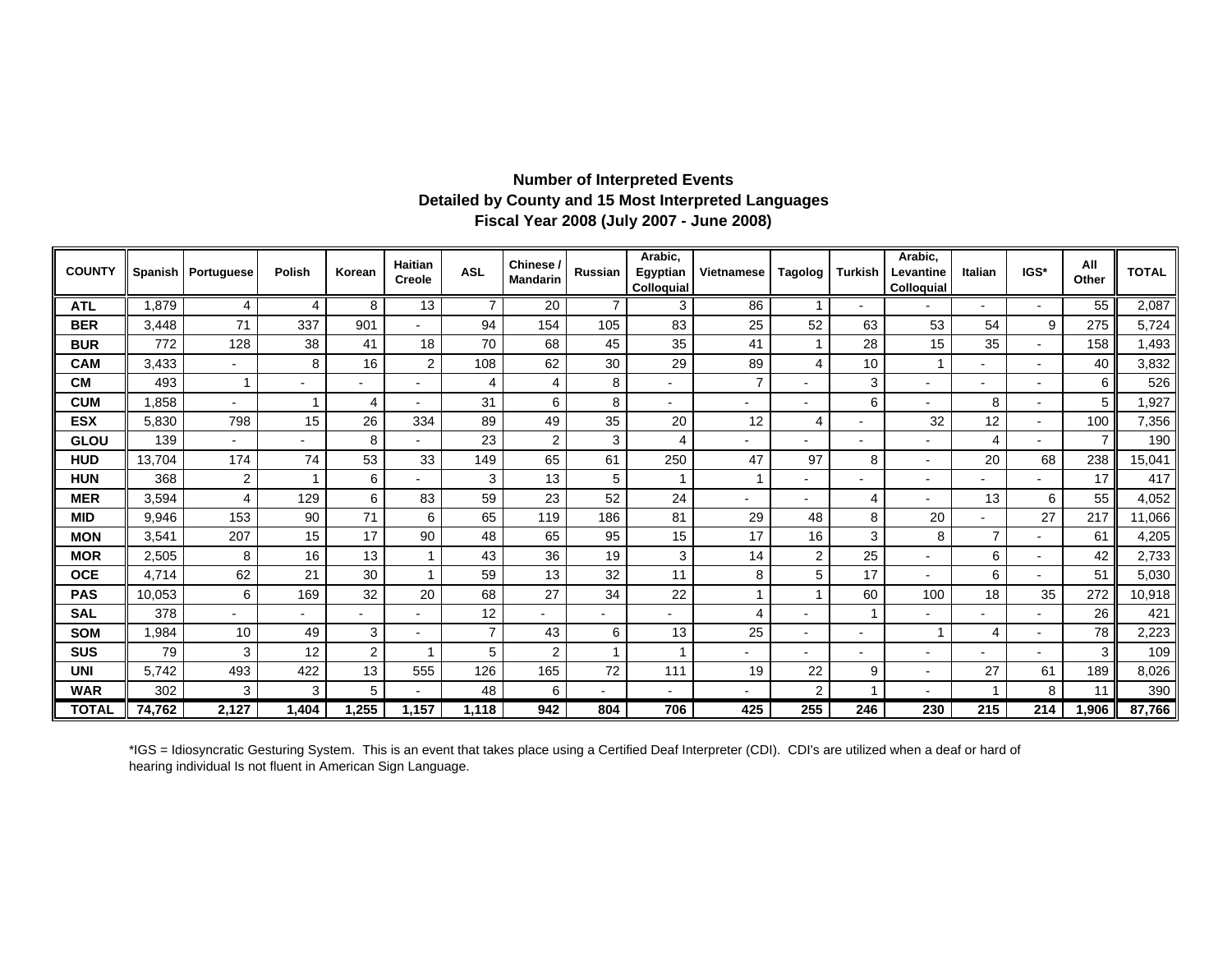## **COURT INTERPRETING STATISTICAL REPORTING SYSTEM**

## **NUMBER OF EVENTS INTERPRETED BY COUNTY AND PRIMARY CONTEXT (July 1, 2007 - June 30, 2008)**

|           | VICINAGE/<br><b>COUNTY</b> | <b>BEFORE A</b><br><b>JUDGE OR</b> | <b>BEFORE</b><br><b>HEARING</b> | <b>ANY COURT</b><br><b>SUPPORT</b> | <b>TOTAL</b> |
|-----------|----------------------------|------------------------------------|---------------------------------|------------------------------------|--------------|
| l:        | Atlantic                   | 1,458                              | 629                             | 0                                  | 2,087        |
| lE.       | Cape May                   | 425                                | 101                             | $\mathbf 0$                        | 526          |
| II:       | Bergen                     | 4,770                              | 548                             | 406                                | 5,724        |
| III:      | <b>Burlington</b>          | 1,156                              | 194                             | 143                                | 1,493        |
| IV:       | Camden                     | 3,095                              | 521                             | 216                                | 3,832        |
| V:        | <b>Essex</b>               | 5,495                              | 747                             | 1,114                              | 7,356        |
| VI:       | Hudson                     | 12,403                             | 2,247                           | 391                                | 15,041       |
| VII:      | Mercer                     | 3,218                              | 577                             | 257                                | 4,052        |
| VIII:     | Middlesex                  | 8,104                              | 1,049                           | 1,913                              | 11,066       |
| IX:       | Monmouth                   | 2,403                              | 373                             | 1,429                              | 4,205        |
| <u>Х:</u> | <b>Morris</b>              | 1,907                              | 399                             | 427                                | 2,733        |
| X:        | <b>Sussex</b>              | 94                                 | 7                               | 8                                  | 109          |
| XI:       | Passaic                    | 7,646                              | 3,158                           | 114                                | 10,918       |
| XII:      | Union                      | 6,350                              | 876                             | 800                                | 8,026        |
| XIII:     | Somerset                   | 1,766                              | 299                             | 158                                | 2,223        |
| XIII:     | Hunterdon                  | 361                                | 25                              | 31                                 | 417          |
| XIII:     | Warren                     | 329                                | 16                              | 45                                 | 390          |
| XIV:      | Ocean                      | 3,622                              | 535                             | 873                                | 5,030        |
| XV:       | Cumberland                 | 1,650                              | 182                             | 95                                 | 1,927        |
| XV:       | Gloucester                 | 178                                | 11                              | 1                                  | 190          |
| XV:       | Salem                      | 214                                | 43                              | 164                                | 421          |
|           | <b>TOTALS</b>              | 66,644                             | 12,537                          | 8,585                              | 87,766       |